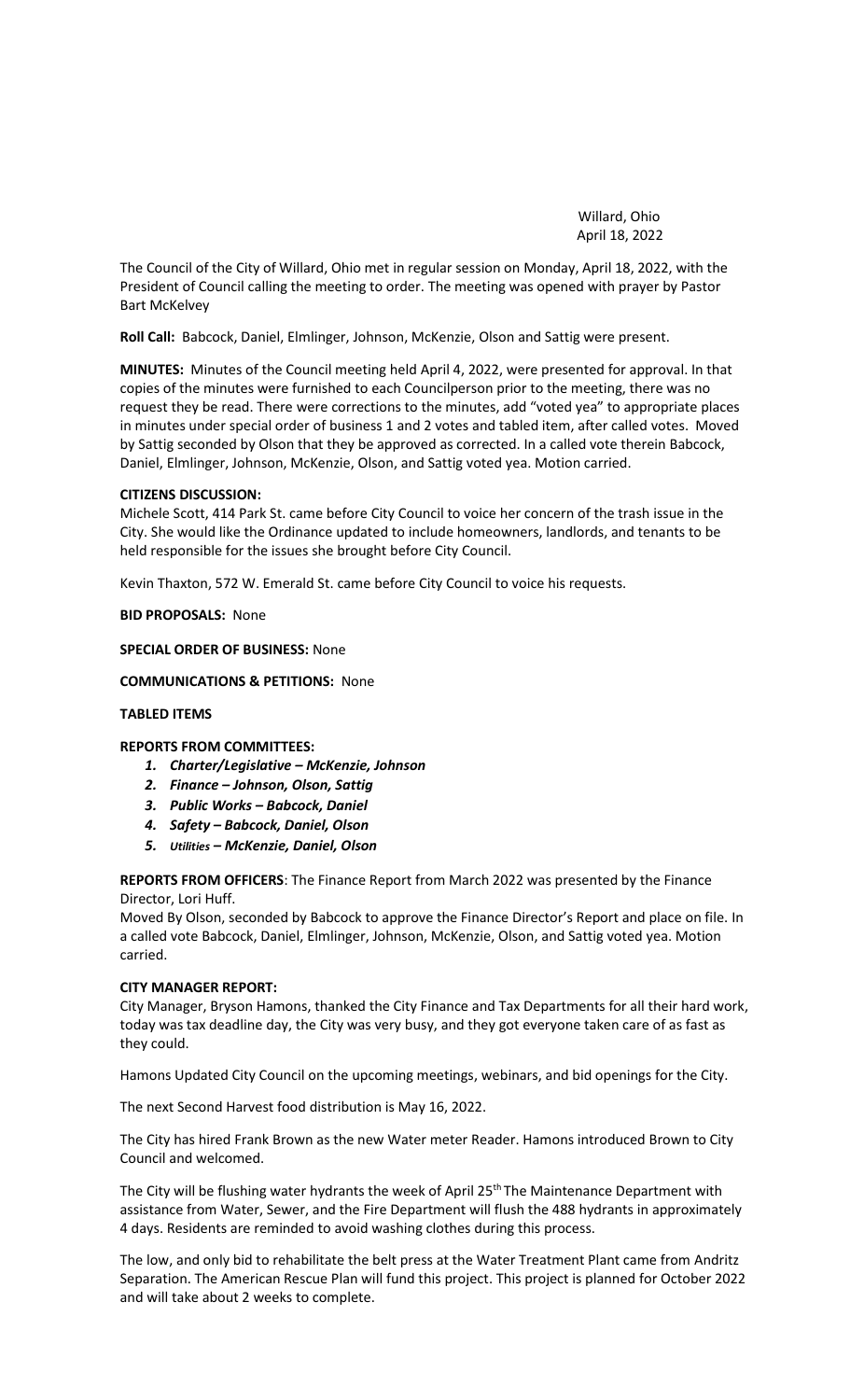The City is inviting the community to the Arbor Day Celebration at 10 am on April 29, 2022, at the Willard High School Dean Avenue Athletic Complex. The City will be planting a Celebration Maple Tree in celebration of Arbor Day.

Volunteer Energy, the natural gas provider for residents who participate in the communities' natural gas aggregation program, has files for bankruptcy. Resident enrolled in the community aggregation program will continue to receive uninterrupted natural gas supply as they will default back to Columbia Gas Standard Choice Offer (SCO). The City Administration is working with our Energy Consultant, Aspen Energy and entertaining offers from other community aggregation programs. A presentation will be made to City Council to select a program that will best serve the City residents.

The City in partnership with Willard Moose Lodge #2153, is offering a tree reimbursement program. Through a \$5,000 donation from the Moose Lodge, the City will reimburse property owners 50% (not to exceed \$125) of the cost of a new tree to plant in their yard. Residents must obtain approval for reimbursement before purchasing the tree by filling out a form at City Hall.

The City, in partnership with the Huron County Community Health Department, and the Creating Healthy Communities Coalition is accepting applications for the Community Garden. Last year fourteen residents participated in the free community program, which offers space to resident to grow fresh fruits and vegetables. Residents may print off an application and view the garden rules at [www.willardohio.us](http://www.willardohio.us/)

April 29<sup>th</sup> and April 30<sup>th</sup> will be Willard Community Cleanup days.

D.L. Smith has concerns regarding the depth of the concrete, he recommends the Fisher Titus Walking Path, at the reservoir, concrete be a thickness of 5" instead of the 4" thickness as planned and priced. That would be an additional 216 yards of concrete needed. Dauch Concrete has donated 80 yards of concrete. The difference of the additional 136 yards of concrete needed would be added at no additional labor cost and at the cost of materials to D.L. Smith. The cost of the additional concrete will be \$15,474.00. The City is still requesting donations for the project. Johnson questioned if an account could be set up for the project. Hamons explained the various options. Olson asked who was handling the donations? Hamons explained the local donations were handled by the City.

Council requests to accept the following donation:

\$500 from Mayor Joe Daniel towards Police Community Action Fund.

Moved by Olson, seconded by Babcock that this donation be accepted by Council. In a called vote Babcock, Daniel, Elmlinger, Johnson, McKenzie, Olson, and Sattig voted yea. Motion carried.

Johnson asked about the location of Andritz Separation; Hamons explained the have offices in Cleveland. Johnson asked about an update on the new police vehicle. Hamons informed Council the new Police Department vehicle is a Dodge Durango. Johnson inquired into the Maintenance Department removing concrete flooring at the Fire Station, Hamons explained that in the ambulance bay needed modified.

#### **ORDINANCE NO.**

AN ORDINANCE AUTHORIZING THE CITY MANAGER TO ENTERINTO AN AGREEMENT WITH ANDRITZ SEPARATION, INC. TO AWARD BID NO. 2022-01 FOR THE BELT FILTER PRESS REHABILITATION PROJECT, IN THE AMOUNT OF \$362,445.00, AND DECLARING AN EMERGENCY, was presented by the Council President for its first reading by title only. This was done by the Council Clerk. Moved by Olson, seconded by Babcock that this ordinance be declared an emergency measure, and the rule requiring the Ordinance layover for 7 days or until next regular meeting of Council be waved. In a called vote Babcock, Daniel, Elmlinger, Johnson, McKenzie, Olson, and Sattig voted yea. Motion carried.

Moved by Sattig to amend the Ordinance to include emergency language in the body of the Ordinance, seconded by Olson. In a called vote, Babcock, Daniel, Elmlinger, Johnson, McKenzie, Olson, and Sattig voted yea. Motion carried.

Moved by Olson, seconded by Babcock the Ordinance be adopted. In a called vote Babcock, Daniel, Elmlinger, Johnson, McKenzie, Olson, and Sattig voted yea. Ordinance adopted.